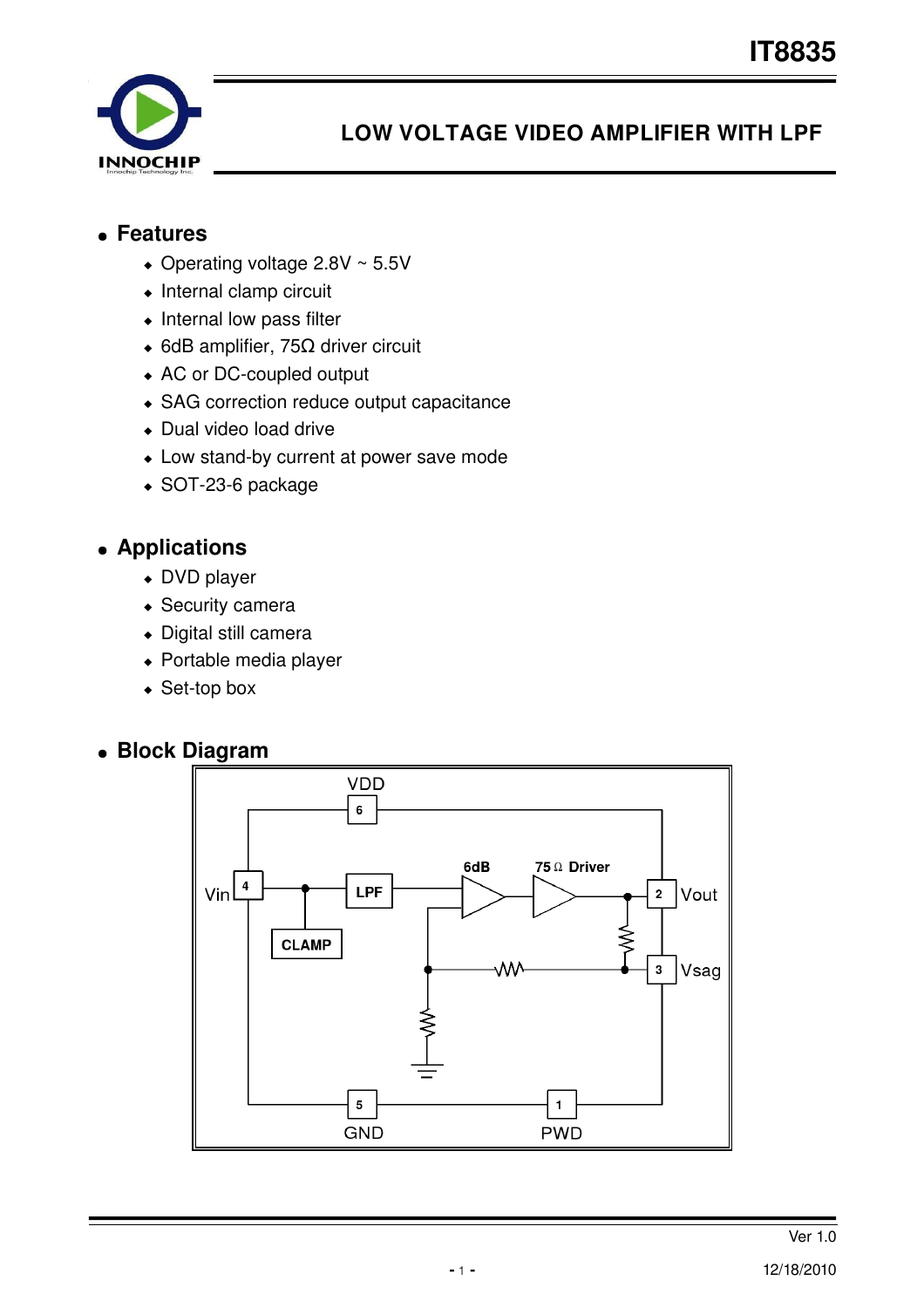#### ● **Description**

IT8835 is a high performance, low voltage, low power consumption video amplifier, and it contains low pass filter circuit. The  $75\Omega$  buffer is capable of driving two circuits. The build-in clamp circuit can restore composite video signal to set DC level. The internal low pass filter can remove DAC sampling noise. Only small capacitor is required for AC-coupled input. The output can be configured as AC or DC-coupled output. With AC-coupled, SAG correction can reduce output coupling capacitance size. With DC-coupled, it can remove large output coupling capacitors and save board space and cost. It is low voltage and low power consumption is suitable for portable device. Low current consumption during power save mode to under 0.2uA.

| <b>Parameter</b>     | Symbol                  | <b>Ratings</b>  | Unit |
|----------------------|-------------------------|-----------------|------|
| Supply voltage       | $\mathsf{V}^*$          |                 | V    |
| Power dissipation    | $\mathsf{P}_\mathsf{D}$ | 200             | mW   |
| Operating temperture | Topr                    | $-40$ to $+85$  | °C   |
| Storage temperture   | Tstg                    | $-40$ to $+125$ | °C   |

### ● **Absolute Maximum Rating**

#### • Electrical Specifications (VDD =  $3V$ , R<sub>L</sub> =  $150\Omega$ , Ta =  $25^{\circ}$ C)

| <b>Parameter</b>                        | <b>Symbol</b>     | Min. | Typ.  | Max. | <b>Unit</b>    |
|-----------------------------------------|-------------------|------|-------|------|----------------|
| Operating voltage                       | Vopr              | 2.8  | 3     | 5.5  | V              |
| Operating current                       | lopr              |      | 6.8   | 11   | mA             |
| Operating current at<br>power save mode | Isave             |      | 100   | 200  | nA             |
| Voltage gain                            | Gv                | 6    | 6.2   | 6.4  | dB             |
| Input clamp volatge                     | Vclamp            |      | 0.5   |      | V              |
| Output level shift voltage              | Vol               | 0.26 | 0.3   | 0.35 | V              |
| Max. output voltage swing<br>Vos        |                   |      | 2.4   |      | Vpp            |
| Differential gain                       | DG                |      | 0.5   |      | %              |
| Differential phase                      | <b>DP</b>         |      | 0.5   |      | $\mathsf{o}\,$ |
| <b>SNR</b>                              | <b>SNR</b>        |      | 60    |      | dB             |
| <b>Bandwidth</b>                        | <b>BW</b>         | 6.5  |       |      | <b>MHz</b>     |
| 2nd. distortion                         | D <sub>2</sub> nd |      | $-52$ |      | dB             |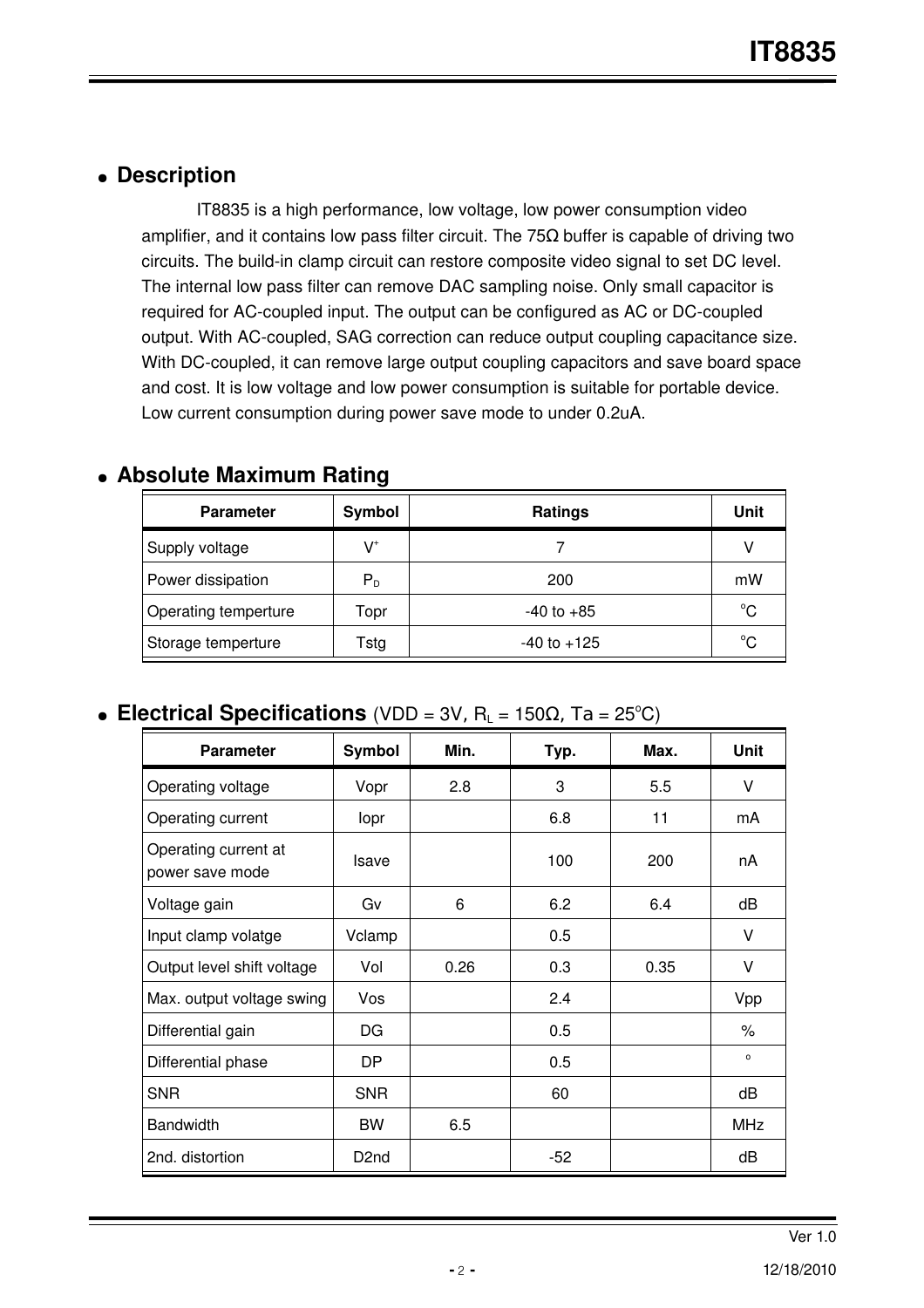# ● **Pin Description**

| Symbol     | No.            | Type   | <b>Function</b>              |
|------------|----------------|--------|------------------------------|
| <b>PWD</b> | 1              | Input  | Power save pin               |
| Vout       | $\overline{2}$ | Output | Video output                 |
| Vsag       | 3              | Output | SAG correction output        |
| Vin        | 4              | Input  | Composite video signal input |
| <b>GND</b> | 5              |        | <b>GND</b>                   |
| VDD        | 6              |        | VDD, range $2.8V \sim 5.5V$  |

# ● **Power Save Control Pin Function**

| <b>Parameter</b> | <b>Status</b> | <b>Note</b>    |
|------------------|---------------|----------------|
| Power save       |               | Power save OFF |
|                  |               | Power save ON  |
|                  | <b>OPEN</b>   | Power save ON  |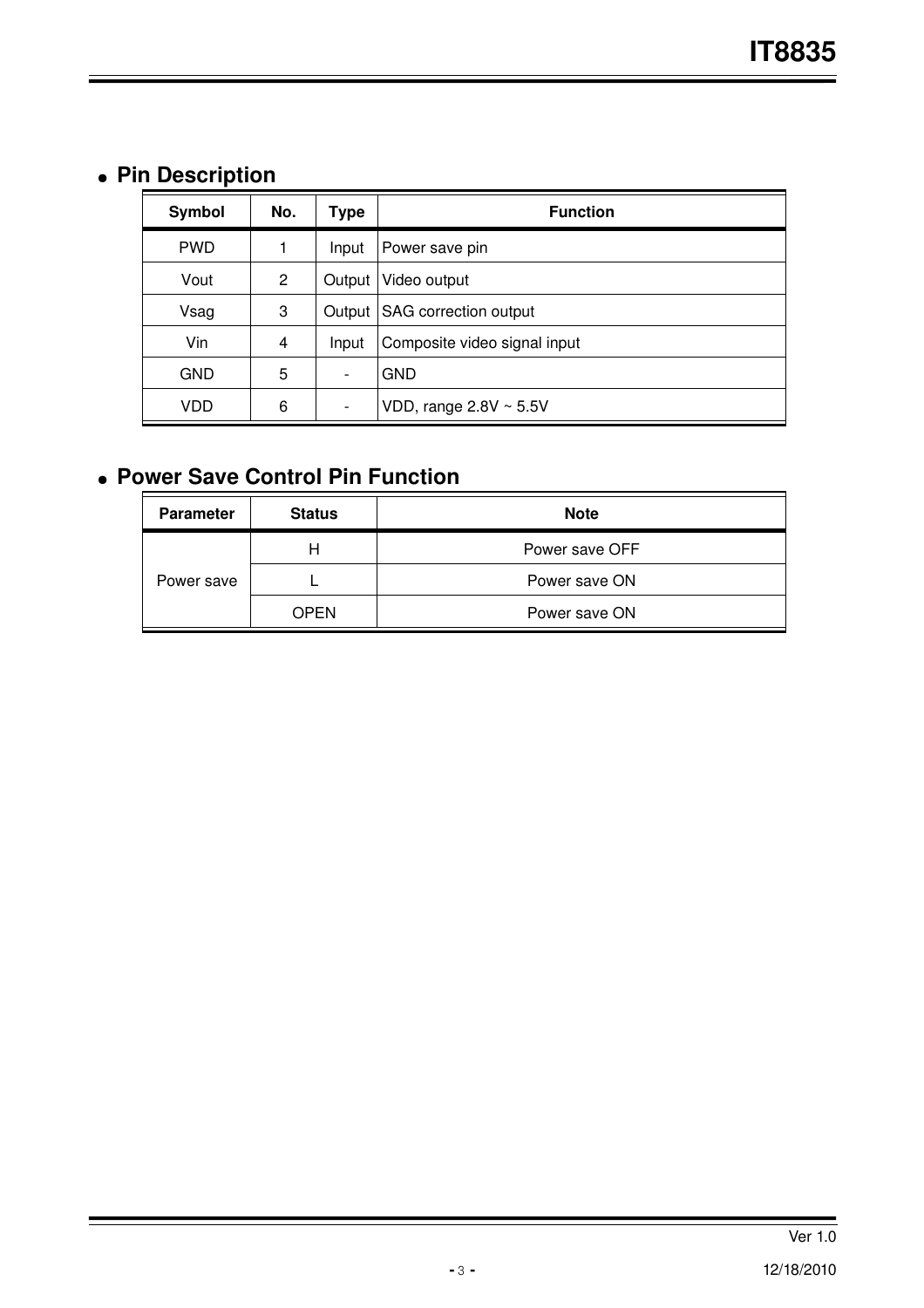## ● **Typical Application**

+ Application 1: AC-coupled output, VDD = 2.8V~5.5V, driving one 75Ω load



• Application 2: AC-coupled output, VDD = 2.8V~5.5V, driving two 75 $\Omega$  loads

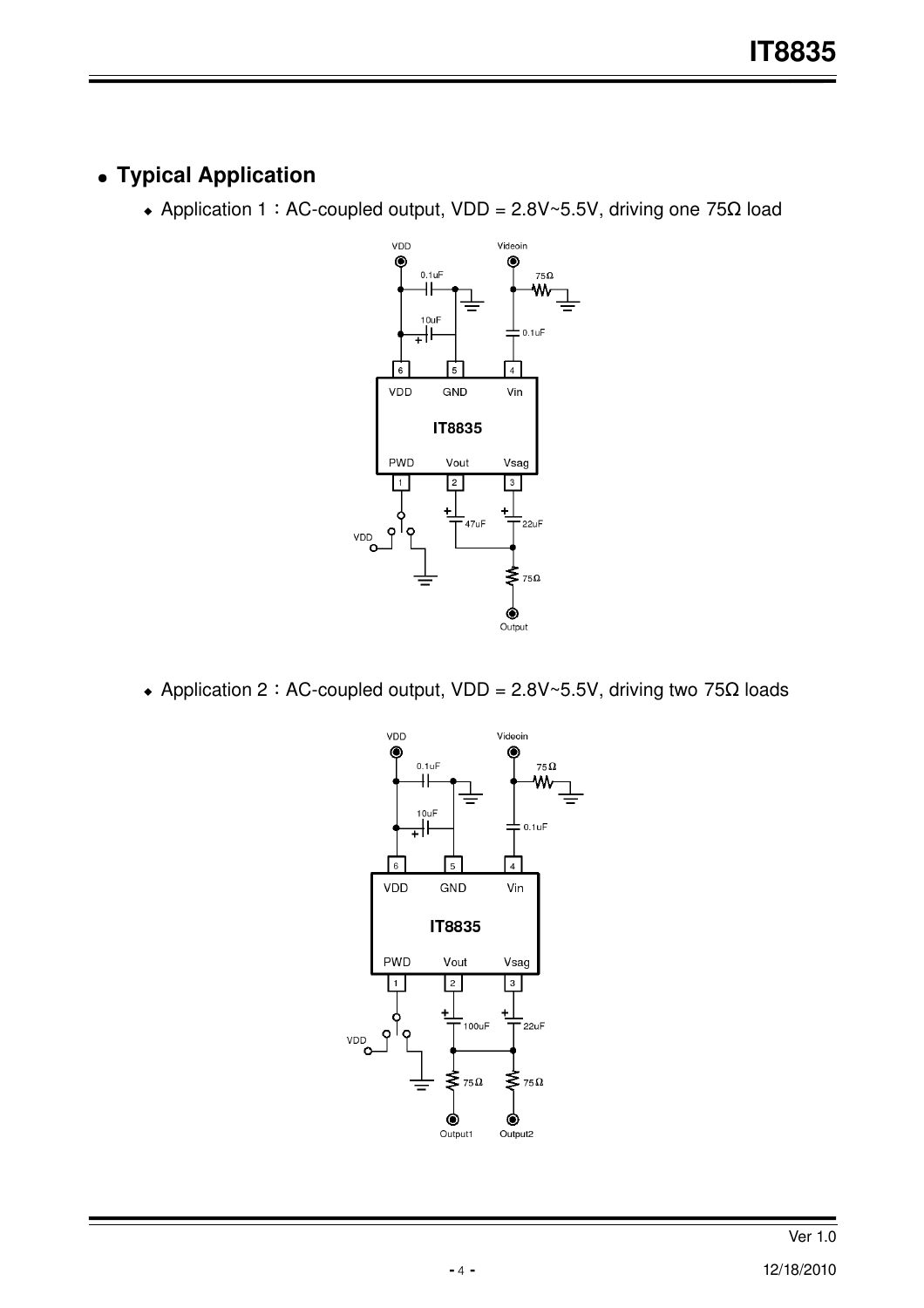

• Application 3: DC-coupled output, VDD = 2.8V~5.5V, driving one 75 $\Omega$  load

+ Application 4: DC-coupled output, VDD = 2.8V~5.5V, driving two 75Ω loads

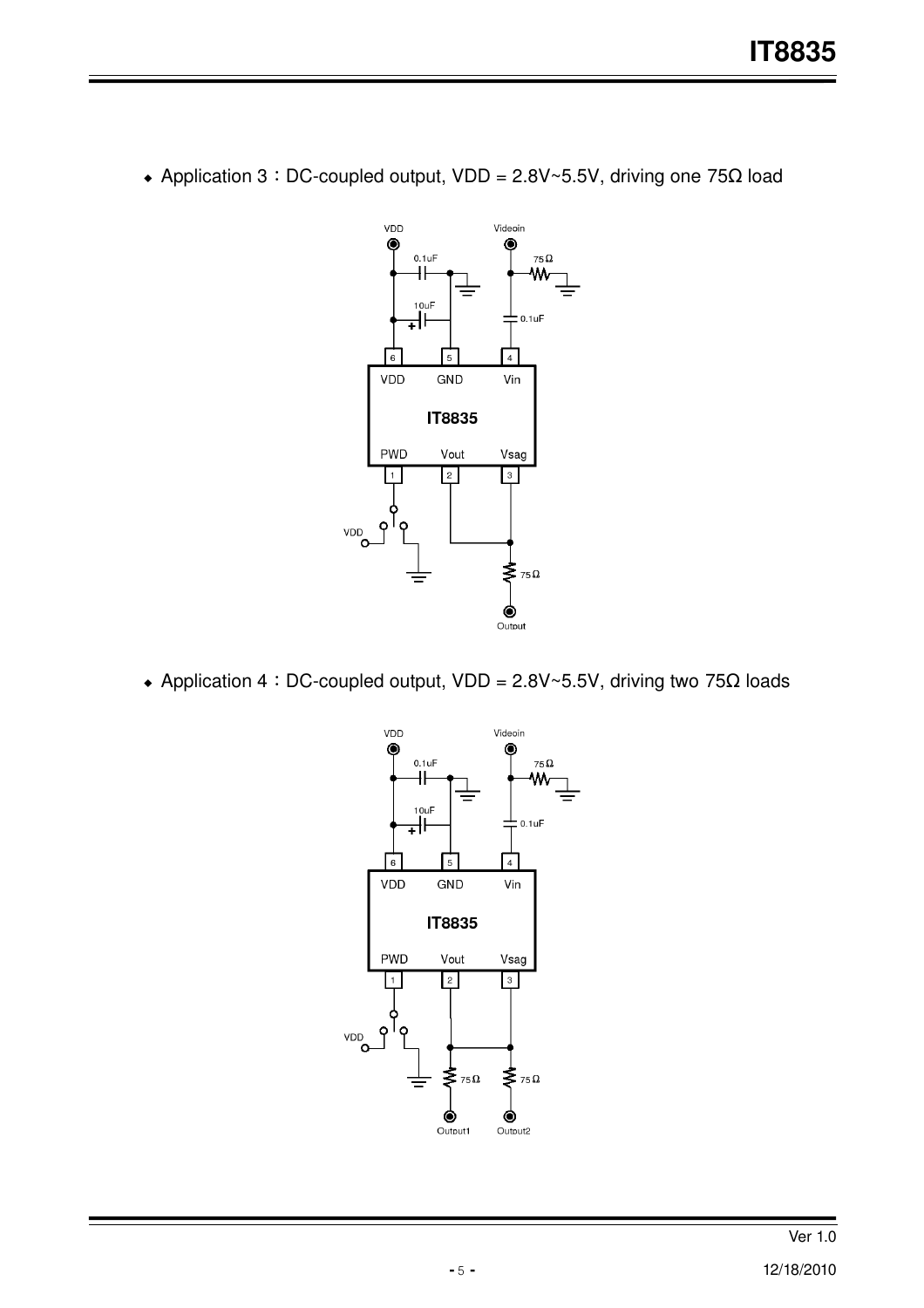### ● **Performance Curve**





1.8 Input Clamp Voltage vs. Supply Voltage





Output Offset Voltage vs. Supply Voltage



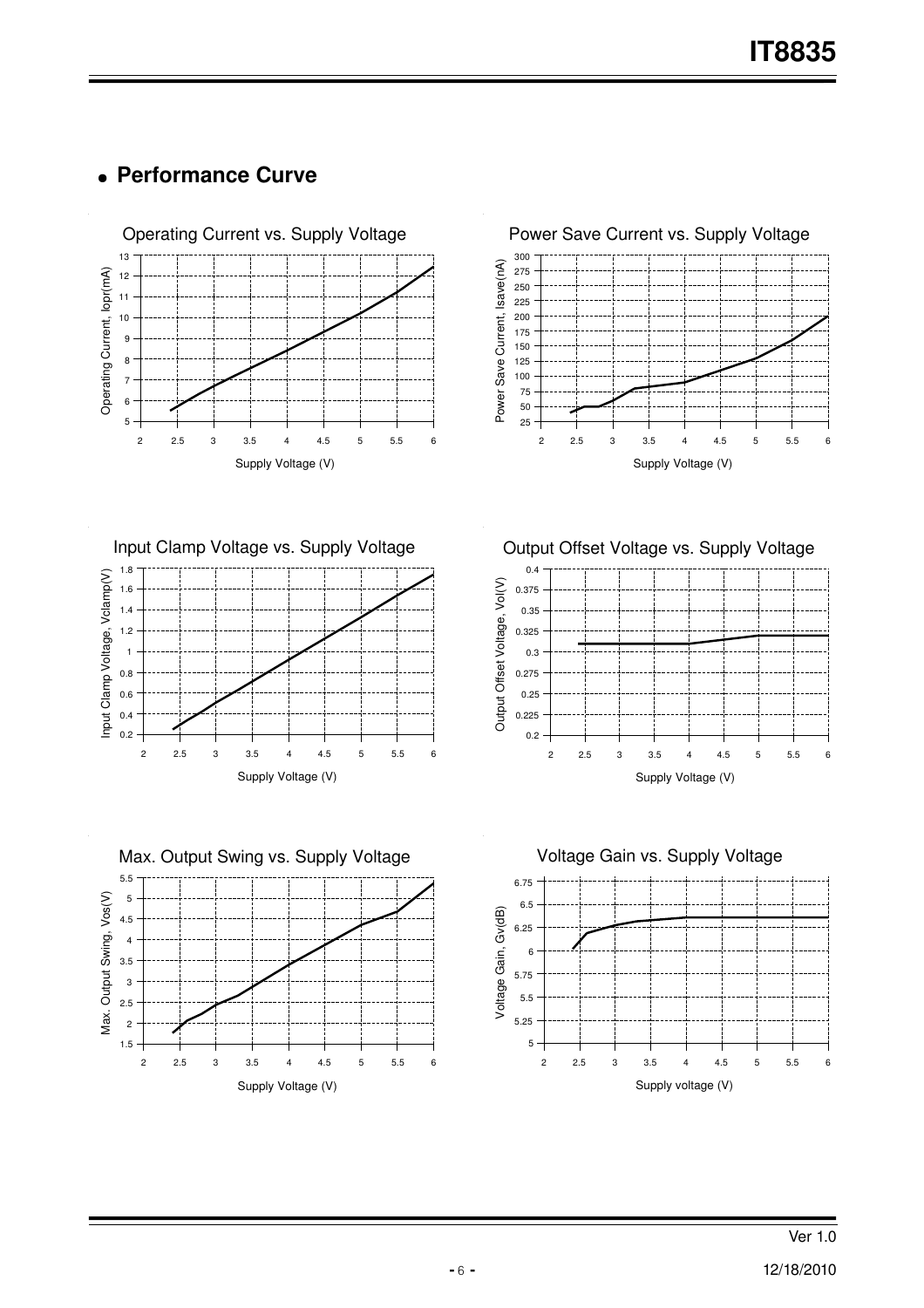